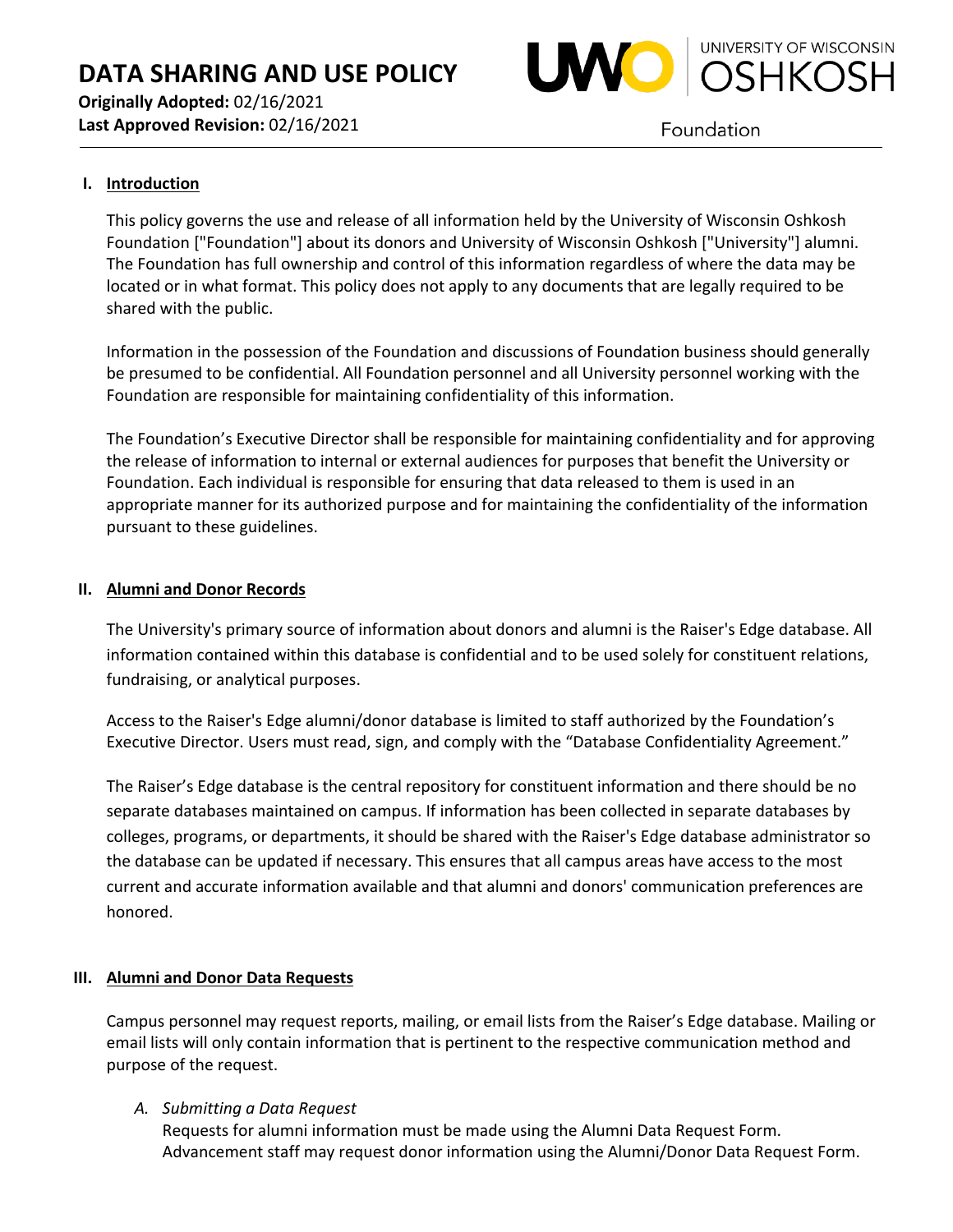The Foundation's Executive Director will review and approve appropriate requests. Timing of alumni mailings or email communication must also be approved by University Marketing and Communications ["UMC"] before requests are processed.

A minimum of 14 calendar days must be allowed for requests to be reviewed, approved, and processed. Special consideration may be given for last minute requests and will be evaluated based on available resources.

*B. Security and Compliance*

It is the responsibility of the individual requesting and receiving the information to ensure that any electronic files or print documents are secure while in their possession and properly disposed of (i.e. deleted or shredded) immediately when the users are finished with them.

All UW Oshkosh email communications must be in compliance with the CAN-SPAM Act of 2003:

- False or misleading header information is not permissible. An email's "From," "To," and routing information – including the originating domain name and email address – must be accurate and identify the person or business who initiated the email.
- Subject lines must accurately reflect the content of the message.
- Email recipients must have an opt-out method.
- Emails must include the sender's valid physical postal address.
- Opt-out requests must be honored promptly. Any opt-out mechanism offered must be able to process opt-out requests for at least 30 days after the message is sent. Opt-out requests must be honored within 10 business days.

All alumni data provided from the Raiser's Edge database is provided on a one-time use basis for the purpose identified in the data request. Lists must be used within a reasonable timeframe (generally one week for email lists and one month for mailing lists). If timing of the communication changes, a new list must be requested and UMC must be notified.

It is the responsibility of the data user to comply with opt out requests and provide information received from alumni as a result of the communication. Opt out requests and alumni updates including new address, employment, or other biographical information should be sent to alumni@uwosh.edu immediately upon receipt so the University remains in compliance with the law and the Raiser's Edge database can be properly maintained.

It is the responsibility of the data user to ensure the unsubscribe language provided to them is included in their email communication.

#### **IV. Release of Constituent Information Without Prior Consent**

If an individual requests contact information for another constituent, the requestor's contact information will be provided to the constituent, who will then choose whether or not to respond.

Information will not be released to groups or individuals outside the University, unless specifically authorized by the Foundation's Executive Director.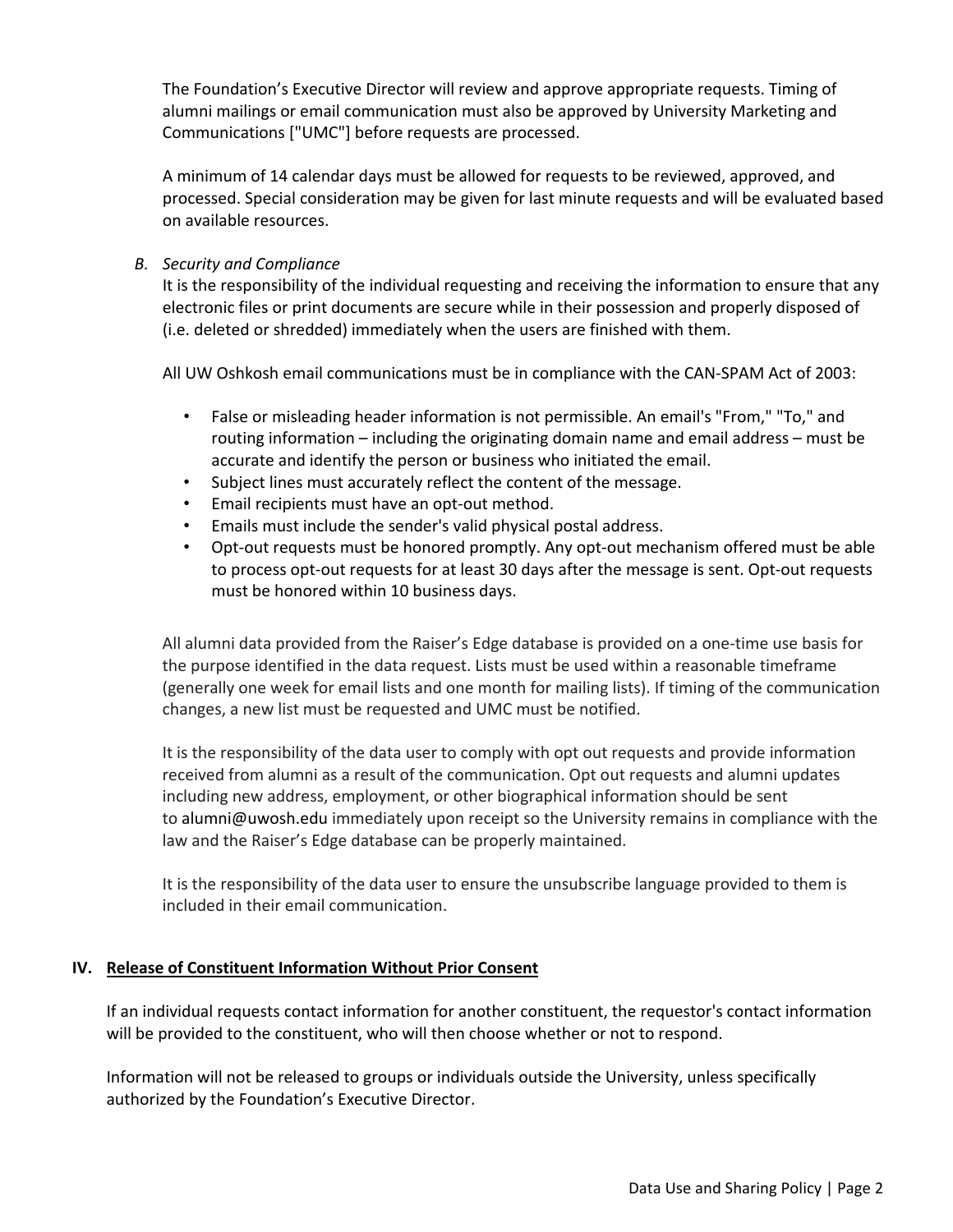## **V. Release of Scholarship Recipient Information**

Scholarship recipients' "directory information" (including but not limited to name, address, phone number, email address, and major) will be released to their respective scholarship donor(s), along with any postacceptance information submitted by the student in Academic Works.

Any scholarship recipient who has submitted the Nondisclosure Form through the Registrar's Office will be contacted for approval to release their information to their scholarship donor(s).

### **VI. Release of Donor Information to Scholarship Recipients**

The scholarship donor's name and contact information will be provided to the award recipient for stewardship purposes.

### **VII. Release of Fund Information**

Only the establishing donor, invested family members, and the appropriate campus fund managers (authorized signatory and their delegate) are authorized to receive fund balances.

The establishing donor and invested family members will receive an annual report which shall include the fund balance(s), the total amount of gifts that were made to the fund during the past year, the names of the donors who made gifts to the fund during the past year, and a brief summary of how funding was used over the past year.

Campus fund managers shall receive fund balances upon their request. Fund managers may also request to receive monthly or quarterly reports, if necessary. These reports shall only include summary balances for each of the funds they manage. A report including past expenditure detail shall be provided upon request.

#### **VIII. Release of Gift Information for Stewardship Purposes**

Coordinators of specific fundraising efforts may request names and contact information of donors by submitting an Alumni/Donor Data Request Form. Total amount received (not individual gift amounts) may be shared.

Names and contact information of donors may be released to University administrators for stewardship purposes upon their request. Individual gift amounts will only be shared if necessary.

Names and contact information of honor or memorial gift donors may be released to the honoree or appropriate family member at their request, unless otherwise specified by the donor. Total amount received (not individual gift amounts) may be shared.

#### **IX. Requests for Anonymity**

Each graduating class is imported into the Raiser's Edge database. Students who have requested their directory information not be released as part of the federal Family Educational Rights and Privacy Act (FERPA) will be coded and treated accordingly.